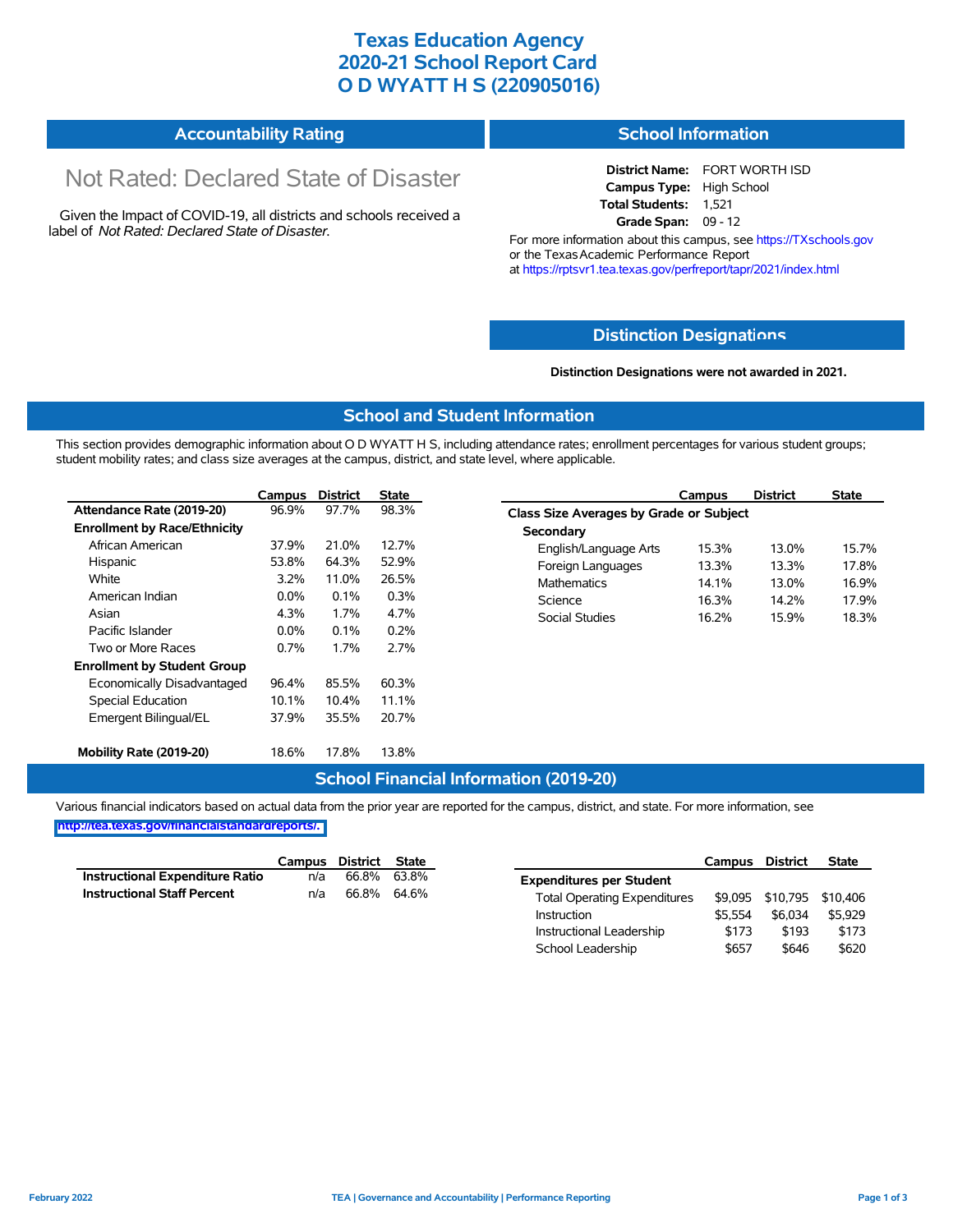## **Texas Education Agency 2020-21 School Report Card**

### **STAAR Outcomes**

This section provides STAAR performance and outcomes. **Please note that due to the cancellation of spring 2020 STAAR administration due to the COVID-19 pandemic, 2019 results are shown.**

|                                                                                |      |              |      |     |                                         |       |        |                          |       |                              | Two                      |               |
|--------------------------------------------------------------------------------|------|--------------|------|-----|-----------------------------------------|-------|--------|--------------------------|-------|------------------------------|--------------------------|---------------|
|                                                                                |      |              |      |     | African                                 |       |        | American                 |       | <b>Pacific</b>               | or<br><b>More</b>        | Econ          |
|                                                                                |      | <b>State</b> |      |     | District Campus American Hispanic White |       |        | Indian                   | Asian | <b>Islander</b>              | Races                    | <b>Disadv</b> |
| STAAR Performance Rates at Approaches Grade Level or Above (All Grades Tested) |      |              |      |     |                                         |       |        |                          |       |                              |                          |               |
| All Subjects                                                                   | 2021 | 67%          | 50%  | 45% | 39%                                     | 49%   | 34%    | $\overline{\phantom{a}}$ | 59%   | $\overline{a}$               | 45%                      | 45%           |
|                                                                                | 2019 | 78%          | 67%  | 62% | 59%                                     | 64%   | 73%    | $\overline{\phantom{a}}$ | 58%   | L,                           | 67%                      | 62%           |
| ELA/Reading                                                                    | 2021 | 68%          | 54%  | 36% | 29%                                     | 40%   | 29%    | $\overline{\phantom{a}}$ | 41%   | $\qquad \qquad \blacksquare$ | 50%                      | 35%           |
|                                                                                | 2019 | 75%          | 64%  | 46% | 44%                                     | 48%   | 56%    |                          | 42%   | $\overline{a}$               | 57%                      | 46%           |
| <b>Mathematics</b>                                                             | 2021 | 66%          | 44%  | 44% | 36%                                     | 47%   | 43%    | $\overline{a}$           | 88%   | $\overline{\phantom{a}}$     | $\ast$                   | 43%           |
|                                                                                | 2019 | 82%          | 70%  | 79% | 75%                                     | 82%   | 91%    | $\overline{\phantom{a}}$ | 86%   | $\overline{\phantom{a}}$     | $\ast$                   | 80%           |
| Science                                                                        | 2021 | 71%          | 53%  | 53% | 47%                                     | 57%   | 29%    | $\overline{a}$           | 65%   |                              | $\ast$                   | 52%           |
|                                                                                | 2019 | 81%          | 71%  | 81% | 78%                                     | 83%   | 100%   | $\overline{a}$           | 83%   |                              | $\overline{a}$           | 81%           |
| <b>Social Studies</b>                                                          | 2021 | 73%          | 56%  | 67% | 63%                                     | 69%   | 50%    | $\overline{a}$           | 83%   |                              | $\overline{a}$           | 68%           |
|                                                                                | 2019 | 81%          | 71%  | 87% | 84%                                     | 91%   | $\ast$ | $\overline{\phantom{a}}$ | 75%   |                              | $\ast$                   | 87%           |
| STAAR Performance Rates at Meets Grade Level or Above (All Grades Tested)      |      |              |      |     |                                         |       |        |                          |       |                              |                          |               |
| All Subjects                                                                   | 2021 | 41%          | 25%  | 20% | 14%                                     | 23%   | 18%    |                          | 33%   | $\blacksquare$               | 27%                      | 20%           |
|                                                                                | 2019 | 50%          | 35%  | 33% | 28%                                     | 36%   | 44%    | $\overline{\phantom{a}}$ | 32%   | $\blacksquare$               | 17%                      | 33%           |
| ELA/Reading                                                                    | 2021 | 45%          | 30%  | 19% | 13%                                     | 23%   | 17%    | $\overline{a}$           | 26%   | $\overline{\phantom{a}}$     | 50%                      | 18%           |
|                                                                                | 2019 | 48%          | 35%  | 22% | 20%                                     | 24%   | 32%    | $\overline{a}$           | 17%   | $\overline{a}$               | 0%                       | 22%           |
| <b>Mathematics</b>                                                             | 2021 | 37%          | 19%  | 13% | 9%                                      | 15%   | 14%    | $\overline{a}$           | 38%   | $\overline{a}$               | $\ast$                   | 13%           |
|                                                                                | 2019 | 52%          | 35%  | 46% | 44%                                     | 46%   | 55%    | $\overline{\phantom{a}}$ | 71%   | $\overline{\phantom{a}}$     | $\ast$                   | 48%           |
| Science                                                                        | 2021 | 44%          | 24%  | 18% | 11%                                     | 22%   | 14%    | $\overline{a}$           | 24%   | ÷                            | $\ast$                   | 17%           |
|                                                                                | 2019 | 54%          | 38%  | 43% | 28%                                     | 50%   | 71%    | $\overline{a}$           | 57%   | $\overline{a}$               | $\frac{1}{2}$            | 42%           |
| <b>Social Studies</b>                                                          | 2021 | 49%          | 32%  | 35% | 28%                                     | 37%   | 33%    | $\overline{a}$           | 67%   | ۰                            | $\frac{1}{2}$            | 35%           |
|                                                                                | 2019 | 55%          | 43%  | 50% | 42%                                     | 57%   | $\ast$ |                          | 43%   |                              | $\ast$                   | 50%           |
| STAAR Performance Rates at Masters Grade Level (All Grades Tested)             |      |              |      |     |                                         |       |        |                          |       |                              |                          |               |
| <b>All Subjects</b>                                                            | 2021 | 18%          | 9%   | 4%  | 3%                                      | 4%    | 11%    |                          | 12%   |                              | 0%                       | 4%            |
|                                                                                | 2019 | 24%          | 14%  | 8%  | 6%                                      | 9%    | 11%    | $\overline{a}$           | 11%   | $\overline{a}$               | 8%                       | 8%            |
| <b>ELA/Reading</b>                                                             | 2021 | 18%          | 10%  | 1%  | 1%                                      | 1%    | 8%     | $\overline{a}$           | 2%    | $\overline{a}$               | 0%                       | $1\%$         |
|                                                                                | 2019 | 21%          | 12%  | 1%  | 0%                                      | $1\%$ | 4%     | $\overline{a}$           | $1\%$ | $\overline{a}$               | 0%                       | 1%            |
| Mathematics                                                                    | 2021 | 18%          | 7%   | 4%  | 3%                                      | 3%    | 14%    | $\overline{a}$           | 19%   | $\overline{a}$               | $\ast$                   | 4%            |
|                                                                                | 2019 | 26%          | 15%  | 23% | 18%                                     | 23%   | 27%    | $\overline{a}$           | 57%   |                              | $\ast$                   | 23%           |
| Science                                                                        | 2021 | 20%          | 7%   | 5%  | 3%                                      | 5%    | 14%    | $\overline{a}$           | 12%   |                              | $\ast$                   | 4%            |
|                                                                                | 2019 | 25%          | 13%  | 8%  | 7%                                      | 9%    | 0%     | $\overline{\phantom{a}}$ | 13%   | $\overline{a}$               | $\overline{a}$           | 9%            |
| <b>Social Studies</b>                                                          | 2021 | 29%          | 14%  | 16% | 13%                                     | 15%   | 17%    | $\overline{\phantom{a}}$ | 42%   | $\overline{a}$               | $\overline{\phantom{a}}$ | 16%           |
|                                                                                | 2019 | 33%          | 21%  | 17% | 10%                                     | 22%   | $\ast$ | $\overline{\phantom{a}}$ | 18%   | $\overline{a}$               | $\ast$                   | 17%           |
| <b>STAAR Assessment Participation (All Grades Tested)</b>                      |      |              |      |     |                                         |       |        |                          |       |                              |                          |               |
| All Subjects                                                                   | 2021 | 88%          | 94%  | 87% | 86%                                     | 88%   | 73%    | $\overline{\phantom{a}}$ | 99%   | $\overline{a}$               | 69%                      | 87%           |
|                                                                                | 2019 | 99%          | 99%  | 99% | 99%                                     | 99%   | 100%   | $\ast$                   | 100%  |                              | 100%                     | 99%           |
| ELA/Reading                                                                    | 2021 | 89%          | 94%  | 87% | 86%                                     | 87%   | 82%    |                          | 98%   |                              | 75%                      | 87%           |
|                                                                                | 2019 | 99%          | 100% | 99% | 99%                                     | 99%   | 100%   | $\overline{a}$           | 100%  | $\overline{\phantom{a}}$     | 100%                     | 99%           |
| <b>Mathematics</b>                                                             | 2021 | 88%          | 95%  | 85% | 84%                                     | 87%   | 63%    | L,                       | 100%  | $\overline{\phantom{a}}$     | $\ast$                   | 85%           |
|                                                                                | 2019 | 100%         | 100% | 99% | 100%                                    | 98%   | 100%   |                          | 100%  |                              | $\ast$                   | 99%           |

 **- Indicates there are no students in the group. \* Indicates results are masked due to small numbers to protect student confidentiality.**

**n/a Indicates data reporting is not applicable for this group.**